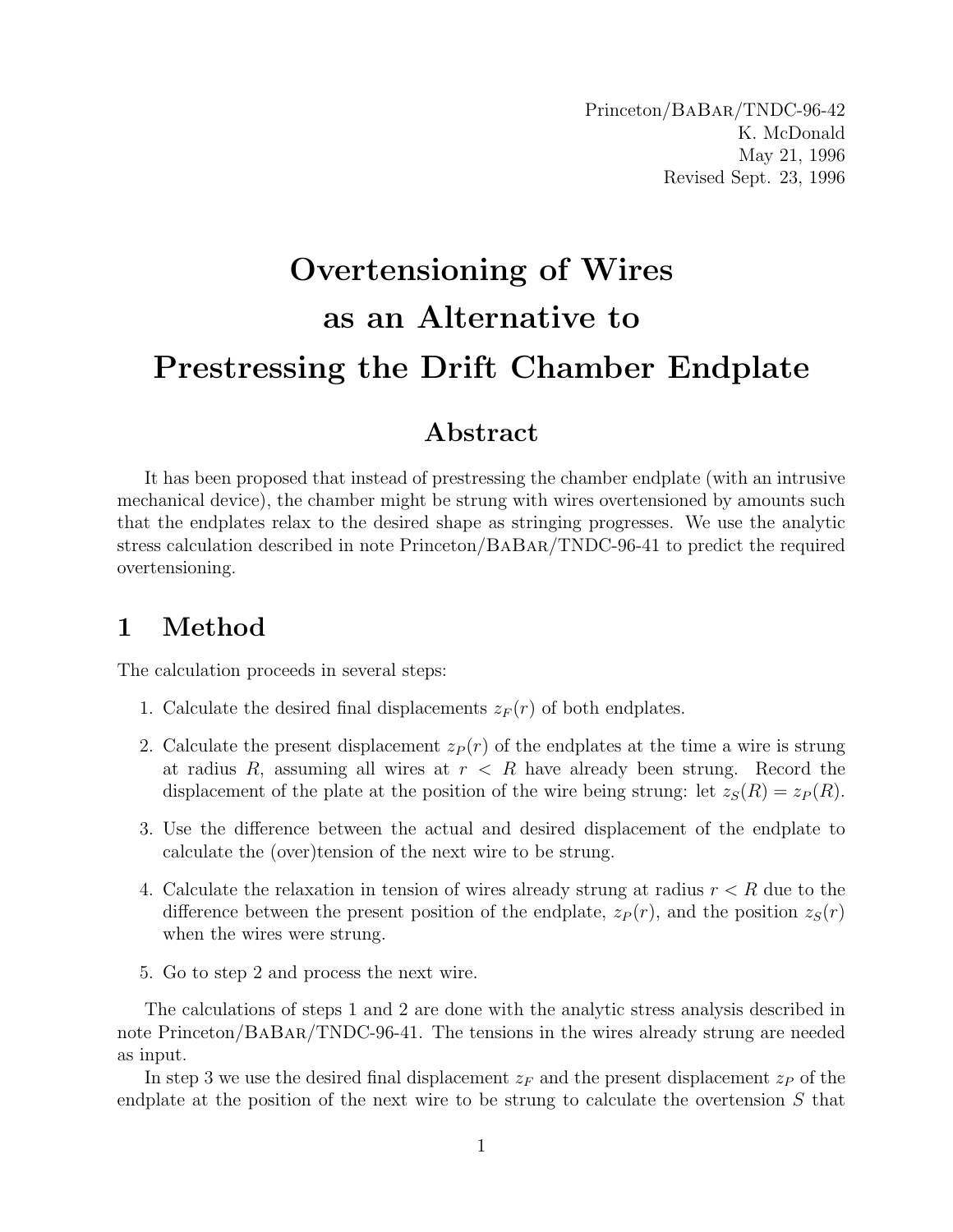will later relax to the desired final tension T. The present displacement  $z_P$  is smaller than the final displacement  $z_F$  because not all wires have been strung yet; as more and more are strung  $z_P$  will increase to  $z_F$ , so the wires contract and the tension drops. Thus  $S > T$  as implied above.

The tension  $S$  as we string the wire is related by

$$
S = EA \frac{\Delta l}{l} = EA \frac{\Delta l}{z_C - z_P - \Delta l},
$$

where E is the Young's modulus of the wire, A is the area of the wire and  $z<sub>C</sub>$  is the length of the chamber. The denominator is the length of the wire before stretching. For brevity, we let  $z_P$  represent the sum of the displacements of the two endplates.<sup>1</sup> Hence

$$
\Delta l = \frac{S}{S + EA}(z_C - z_P).
$$

Now the difference,  $S - T$ , between the tension as strung and the final tension should be just enough to cause the wire to stretch by the difference  $z_F - z_P$  between the desired final displacement and the present displacement:

$$
S - T = EA \frac{z_F - z_P}{z_C - z_P - \Delta l},
$$

where again we use the unstretched length of the wire in the denominator. Inserting our expression for  $\Delta l$  we find the overtension to be

$$
S = T\frac{z_C - z_P}{z_C - z_F} + EA\frac{z_F - z_P}{z_C - z_F}.
$$

In step 4 we need to calculate the present tension  $S'$  in a wire that we installed at tension S. These are different because the endplate deforms as more wires are installed. The expression for  $S'$  in terms of S is exactly the same as that for S in terms on T on substituting the displacement  $z_S$  when the wire was strung for the final displacement  $z_F$ :

$$
S' = S\frac{z_C - z_P}{z_C - z_S} + EA\frac{z_S - z_P}{z_C - z_S}.
$$

The above procedure is implemented in a FORTRAN program prestress.for that is available in the Princeton Technical Notes Web page. The program iterates one wire layer at a time, rather than one wire at a time.

## 2 Results

Table 1 summarizes the calculation for overtensioning of wires in a chamber 2.764 m long with a 24-mm-thick rear endplate and a 14-mm-thick front endplate (with no step). Both endplates are simply supported at the inner and outer radii. The desired wire tensions are 34, 86 and 182 gm for the sense, clearing and field wires, respectively.

 $1_{z_P}$  should also include the displacement of the inner and outer support cylinders under compression. This small effect may be added in a later analysis. Also, the area A of the wire is reduced slightly as the wire is stretched;  $\Delta A/A = -2\nu\Delta l/l$  where  $\nu$  is Poisson's ratio. We have neglected this small correction for now.